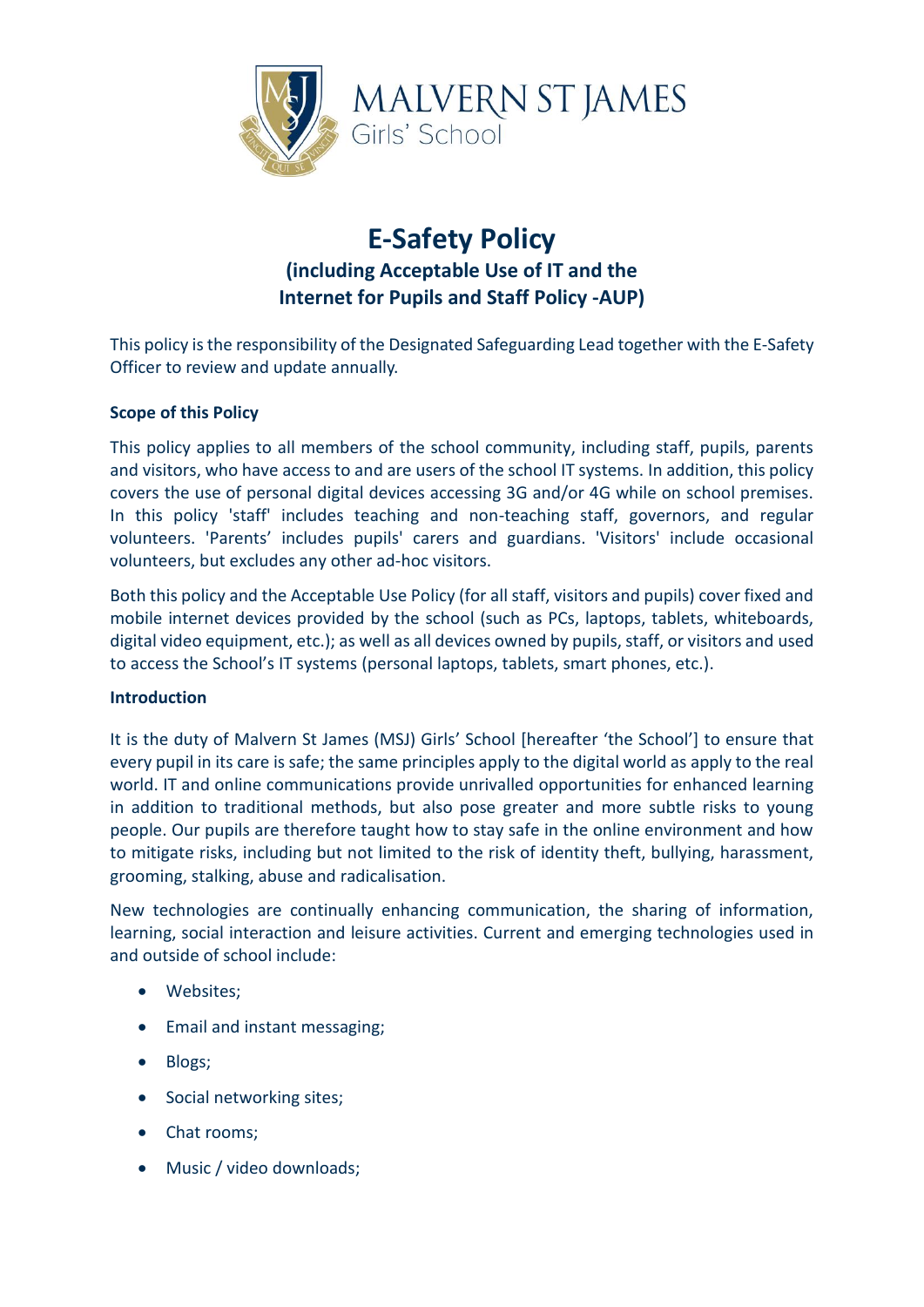- Gaming sites;
- Text messaging and picture messaging;
- Video calls;
- Podcasting;
- Online communities via games consoles; and
- Mobile internet devices such as smart phones and tablets.
- Use of Bluetooth technology

Whilst exciting and beneficial both in and out of the context of education, much IT, particularly online resources, are not consistently policed. All users need to be aware of the range of risks associated with the use of these internet technologies.

At MSJ, we understand the responsibility to educate our pupils on e-safety issues; teaching them the appropriate behaviours and critical thinking skills necessary to enable them to remain both safe and within the law when using the internet and related technologies in and beyond the classroom. We also understand the importance of involving pupils in discussions about e-safety and listening to their fears and anxieties as well as their thoughts and ideas.

This policy, supported by the Digital Device policy (for all staff, visitors and pupils), is implemented to protect the interests and safety of the whole school community. It aims to provide clear guidance on how to minimise risks and how to deal with any infringements.

This policy should be read and applied (where relevant) in conjunction with the following school policies, which are available via Microsoft Teams:

- Safeguarding (including Child Protection) Policy
- Anti-Bullying Policy
- Photographic Images of Children Policy
- Data Protection Policy
- Whistleblowing Policy
- Complaints Policy
- Rewards and Sanctions Policy including Code of Conduct
- Digital Device Policy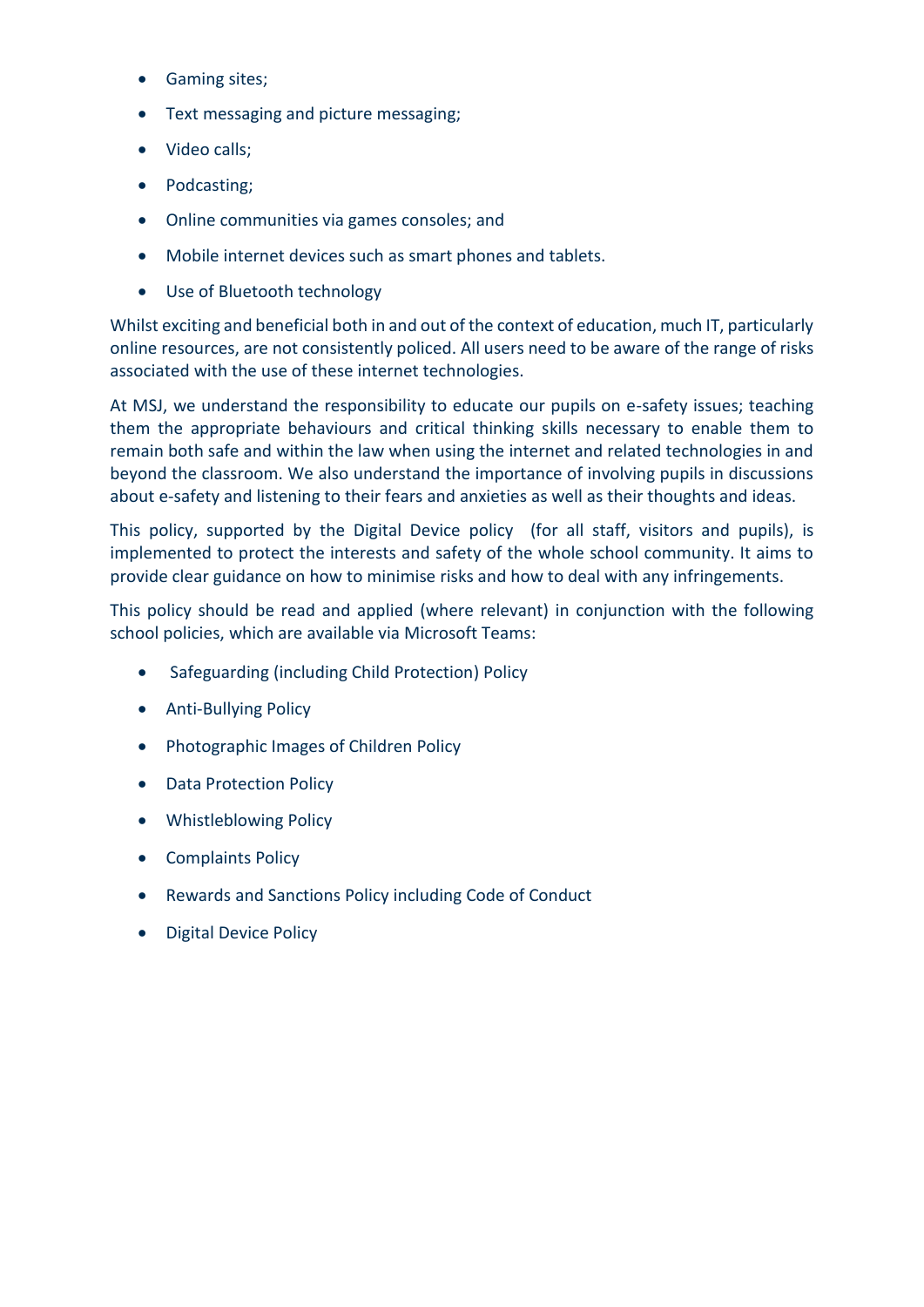#### **Roles and Responsibilities**

#### **1. The Headmistress and the Senior Leadership Team**

The Headmistress is responsible for the safety of the members of the school community and this includes responsibility for e-safety. The Headmistress has delegated day-to-day responsibility for e-safety to the Designated Safeguarding Lead (DSL) and Director of Pastoral Care (DoPC) who are supported by the E-Safety Officer.

In particular, the role of the Headmistress and Senior Leadership Team (SLT) is to ensure that:

All staff, and in particular the Designated Safeguarding Lead, Director of Pastoral Care and the E-Safety Officer, are trained about e-safety as part of the wider safeguarding training (Appendix 1)

and Staff are aware of the school procedures and policies that should be followed in the event of the abuse or suspected breach of e-safety in connection to the school. (Appendix 3)

#### **2 Designated Safeguarding Lead and Director of Pastoral Care**

The Designated Safeguarding Lead, working with the Director of Pastoral Care is accountable to the Headmistress for the day to day issues relating to e-safety and has responsibility for ensuring that this policy is upheld by all members of the school community, and works with IT staff to achieve this. Safeguarding training and online safety training go hand in hand.

Supported by the E-Safety Officer and other subject matter experts drawn from across the School, the DSL and DoPC will keep up to date on current e-safety issues and guidance issued by relevant organisations, including the ISI, the Local Authority, CEOP (Child Exploitation and Online Protection), Childnet International and the Local Authority Safeguarding Children Board.

#### **3. E-Safety Officer**

The E-Safety Officer, normally a member of the teaching staff, is to keep up to date on e-safety issues and oversee delivery of e-safety education within MSJ in conjunction with the Designated Safeguarding Lead. They will be the principal advisor to the Safeguarding team on e-safety issues.

#### **4. IT Support**

The Director of Operations and Compliance ensures the School's technical staff have a key role in maintaining a safe technical infrastructure, training all the school staff that have access to a School IT system, monitoring data traffic which includes filtering, and keep abreast with the rapid succession of technical developments. Additionally, the IT Dept will generate inappropriate usage reports to the DSL and DoPC as required.

#### **5. Staff**

All members of the School community who have a school network logon are required to sign the Acceptable Use Policy (Appendix 3) and be familiar with the Digital Device policy before accessing the school's IT systems.

As with all issues of safety at MSJ, staff are encouraged to create a talking and listening culture in order to address any e-safety issues which may arise in classrooms on a daily basis.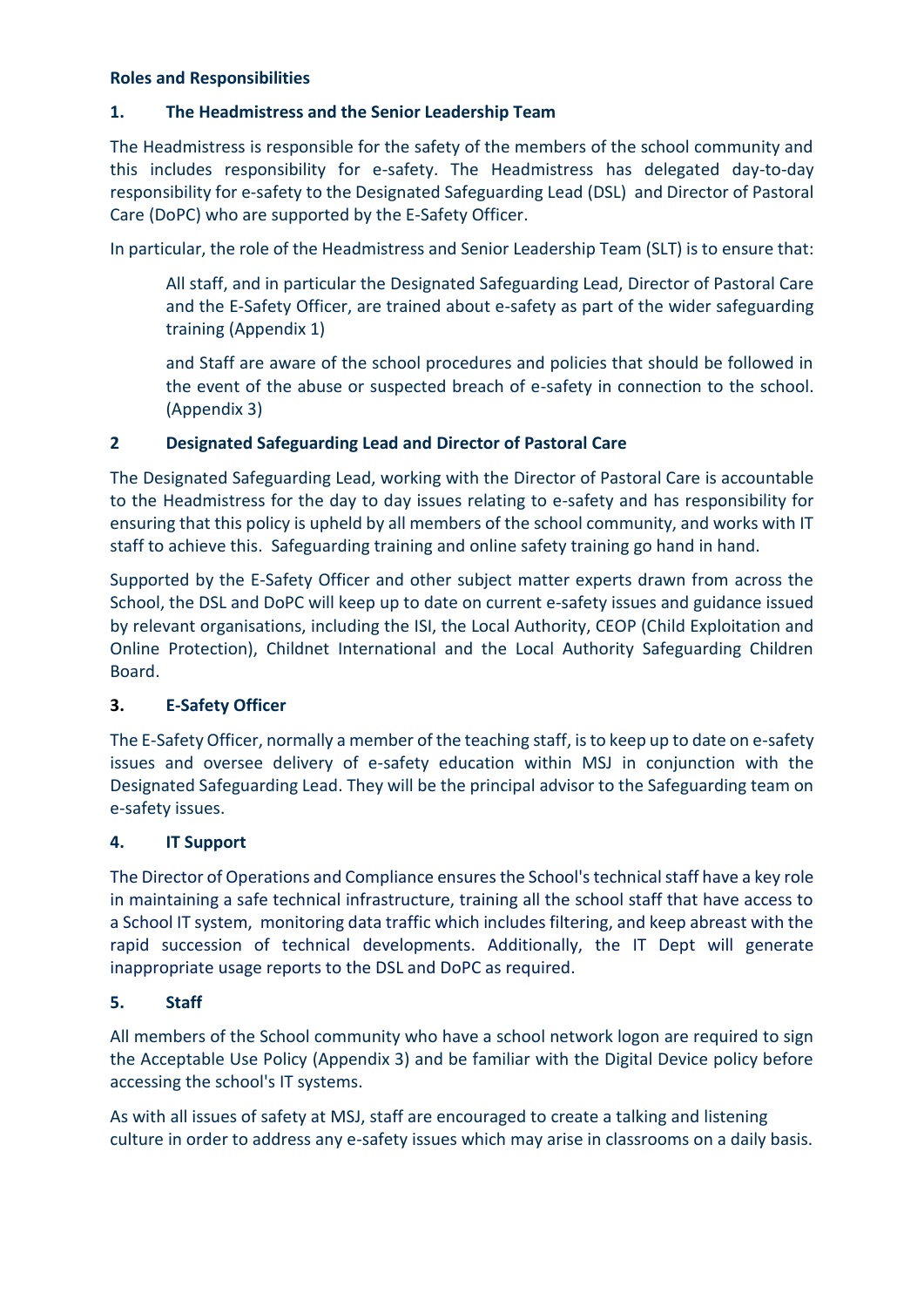#### **6. Pupils**

Pupils are responsible for using the school IT systems in accordance with the Acceptable Use Policy (Appendix 3) and adhering to the Digital Device policy. They must inform staff if they see IT systems or digital devices being misused.

#### **7. Parents and carers**

The School believes that it is essential for parents to be fully involved with promoting e-safety both in and outside of school. The School will provide opportunities to consult and discuss esafety with parents and will seek to promote a wide understanding of the benefits and risks related to internet usage. The School will always contact parents if there are any concerns about a pupil's behaviour in this area and it is expected that parents will feel able to share any concerns with the school.

Parents and carers are responsible for understanding and helping enforce the school's E-Safety and Digital Device policies.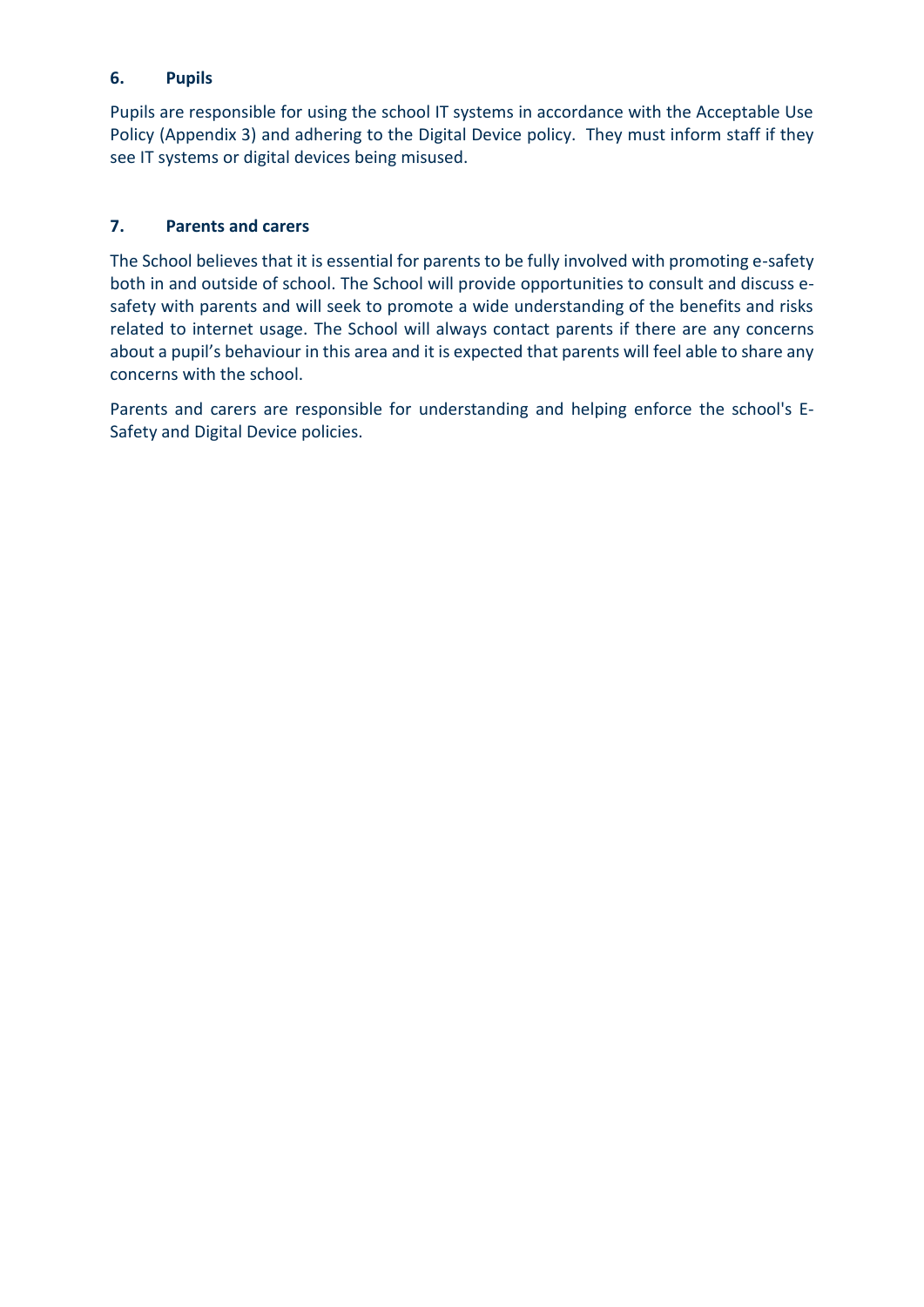#### **Policy Statements**

#### **1. Use of School and Personal devices**

#### **Staff**

School devices assigned to a member of staff as part of their role must have a password or device lock so that unauthorised people cannot access the content. Staff should only use, the school device which is allocated to them, for school work. When they are not using a device, staff should ensure that it is locked to prevent unauthorised access.

Staff are permitted to bring in personal devices for their own use. They may NOT use such devices phones and tablets for teaching. Devices may be used to receive school email. .

Personal telephone numbers, email addresses, or other contact details should not be shared with pupils or parents / carers. Where possible, Staff should avoid contacting a pupil or parent / carer using a personal telephone number, email address, social media, or other messaging system.

#### **Pupils**

Unless required for specific classes, boarders should leave all personal portable devices in their respective Houses during the school day.

For pupils' use of personal devices, please refer to the Digital Device Policy, which is available via Microsoft Teams

School mobile technologies available for pupil use (e.g. Chromebooks) are to be securely stored in the IT office. Access to these devices is only available through members of staff who should sign devices out and in before and after each use by pupils.

The School recognises that digital devices are sometimes used by pupils for medical purposes or as an adjustment to assist pupils who have disabilities or special educational needs. Where a pupil needs to use a digital device for such purposes, the pupil's parents or carers should arrange a meeting with the DSL and/or DoPC to agree how the school can appropriately support such use. They will then inform the pupil's teachers and other relevant members of staff about how the pupil will use the device at school.

#### **2. Use of internet and email**

#### **Staff**

Staff must not access social networking sites, online shopping or any website or personal email which is unconnected with school work or business from school devices or whilst teaching / in front of pupils. Such access may only be made from staff members' own devices away from pupils. School email addresses must not be used to subscribe to services that are not connected to school work/business

When accessed from staff members' own devices / off school premises, staff must use social networking sites with extreme caution, being aware of the nature of what is published online and its potential impact on their professional position and the reputation of the School.

The School has taken all reasonable steps to ensure that the school network is safe and secure. Staff should be aware that email communications through the school network and staff email addresses are monitored.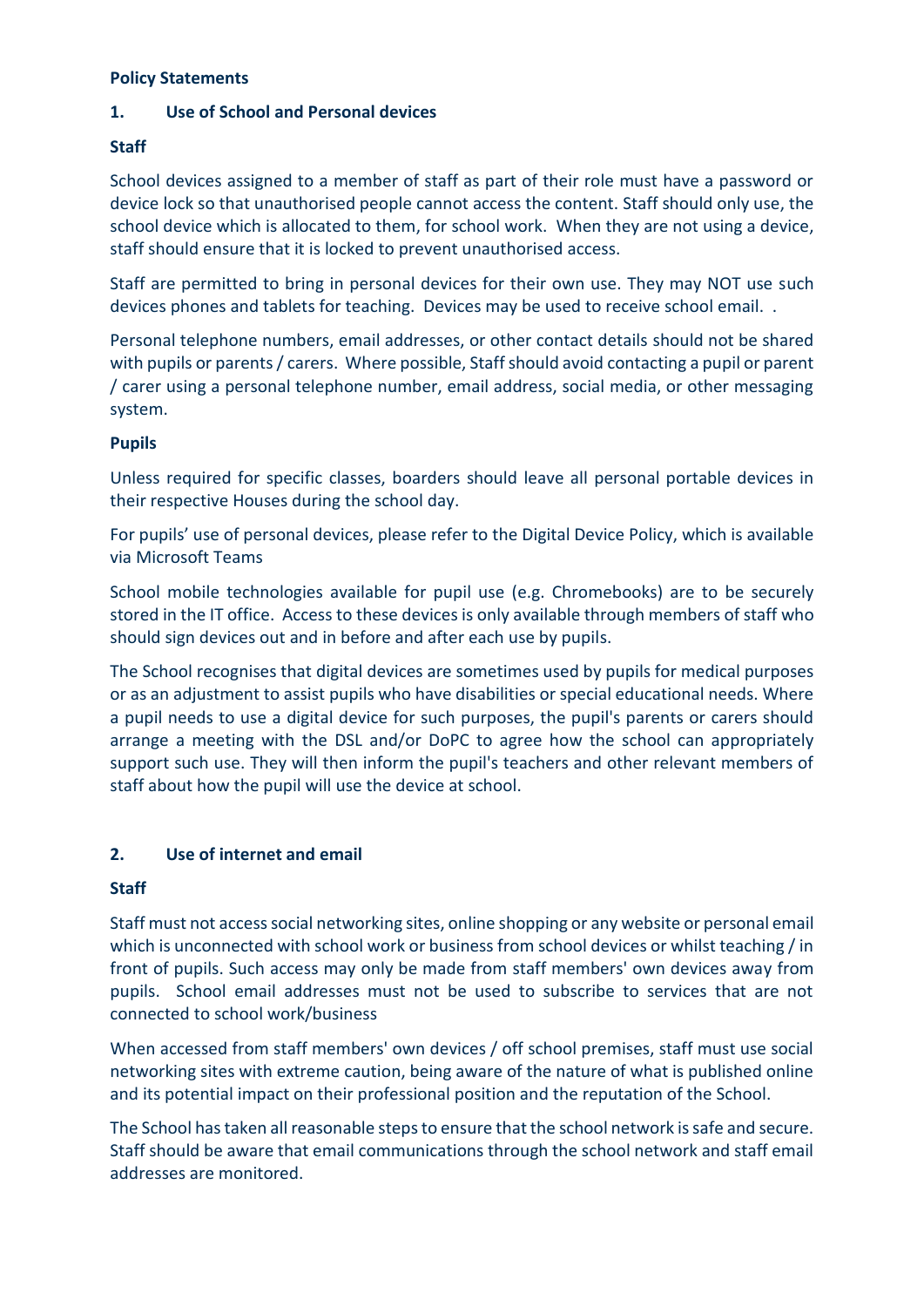Staff must immediately report to the E-Safety Officer or if unavailable, the DSL or DoPC, the receipt of any communication that makes them feel uncomfortable, is offensive, discriminatory, threatening or bullying in nature and must not respond to any such communication. Staff must remain alert to the risk of fraudulent emails and should report emails they suspect to be fraudulent to IT Support

Any online communications by staff must neither knowingly or recklessly:

- place a child or young person at risk of harm, or cause actual harm;
- bring Malvern St James into disrepute;
- breach confidentiality;
- breach copyright;
- breach data protection legislation; or do anything that could be considered discriminatory against, or bullying or harassment of, any individual, for example by:
	- ➢ making offensive or derogatory comments relating to sex, gender reassignment, race (including nationality), disability, sexual orientation, religion or belief or age;
	- $\triangleright$  using social media to bully another individual; or
	- ➢ posting links to or endorsing material which is discriminatory or offensive.

Under no circumstances should pupils be added as social network 'friends' or contacted through personal social media accounts. Each member of staff is responsible for ensuring high privacy settings across their personal social media accounts.

Any digital communication between staff and pupils or parents / carers must be professional in tone and content. Staff should not contact a pupil or parent / carer using any personal email address without first declaring such communications to the Designated Safeguarding Lead. The School ensures that staff have access to their work email address when offsite, for use as necessary on school business. Staff are made aware that email communications through the school network and school email addresses are monitored as they are the property of the School.

Volunteers are permitted access to emails; however wider access will be restricted.

#### **Pupils**

All pupils are issued with their own personal school email addresses for use on our network and by remote access. This will contain the word 'Pupil' in the descriptor to prevent information spillage by members of staff. Access is via a personal login, which is password protected. This official email service along with Microsoft Teams and One Drive, may be regarded as safe and secure, and must be used for accessing all school work, assignments / research / projects. Pupils are made aware that email communications through the school network and school email addresses are monitored as they are the property of the school.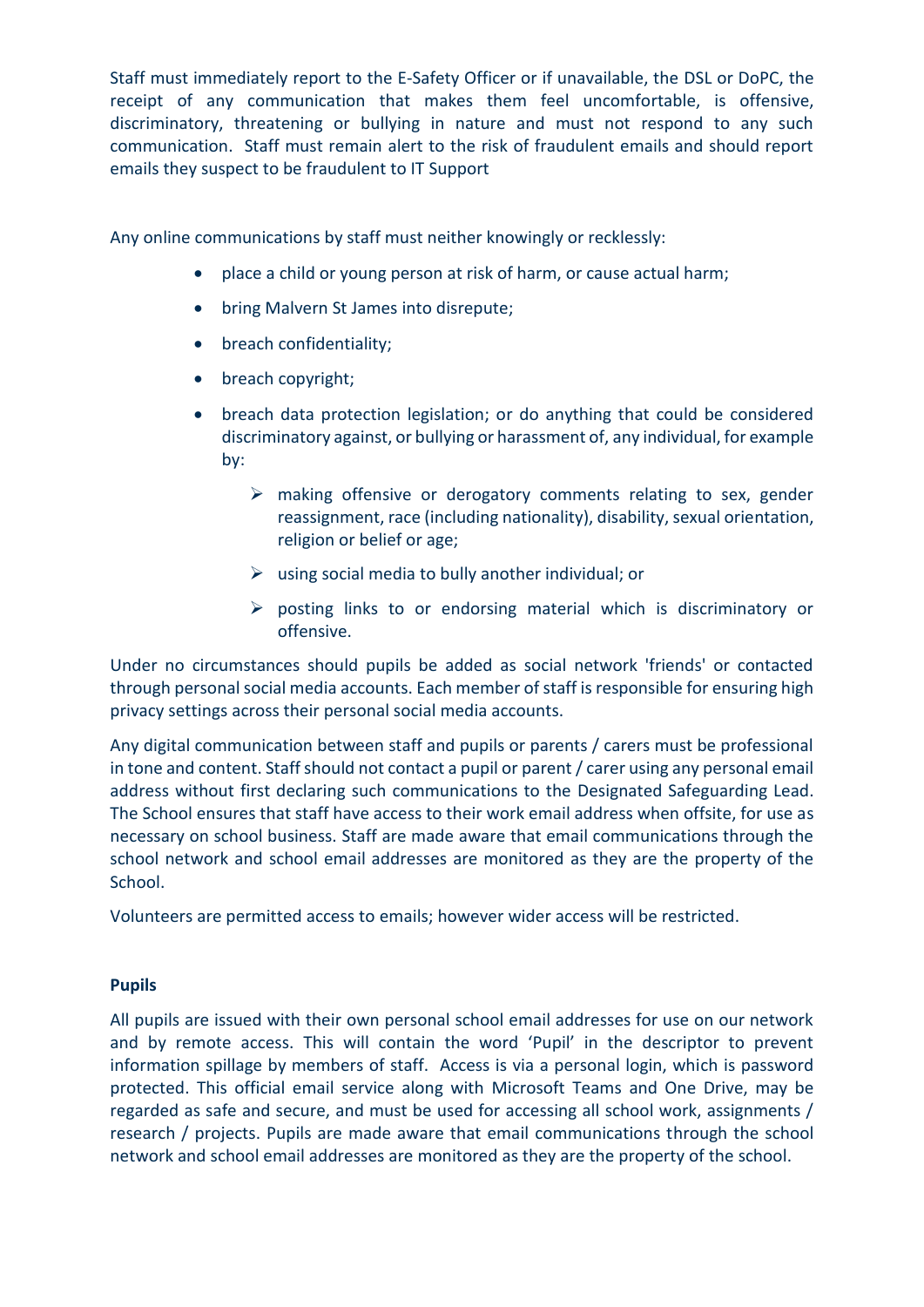There is strong anti-virus and firewall protection on our network. Spam emails and certain attachments will be blocked automatically by the email system. If this causes problems for school work / research purposes, pupils should contact IT Support for assistance.

Pupils must not respond to any communication that makes them feel uncomfortable, is offensive, discriminatory, threatening or bullying in nature and should immediately report such a communication, to the DSL, DoPC, E-Safety Officer, IT Support or another member of staff.

The School expects pupils to think carefully before they post any information online, or repost or endorse content created by other people. Content posted should not be able to be deemed inappropriate or offensive, or likely to cause embarrassment to the individual or others.

Pupils must report any accidental access to materials of a violent or sexual nature directly to the DSL, DoPC, E-Safety Officer, IT Support or another member of staff. Deliberate access to any inappropriate materials by a pupil will lead to the incident being recorded on their file and will be dealt with under the school's Behaviour Management Policy. Pupils should be aware that all internet usage via the school's systems and its Wi-Fi network is monitored.

#### **3. Data storage and processing**

The School takes its compliance with the General Data Protection Regulation 2018 seriously. Please refer to the school's Privacy Policy and the Acceptable Use Policy for further details.

Staff and pupils are expected to save all data relating to their work to the school's central server.

Staff may only take information offsite when authorised to do so, and only when it is necessary and required in order to fulfil their role. No personal data of staff or pupils should be stored on portable storage devices, such as memory sticks.

Any security breaches or attempts, loss of equipment and any unauthorised use or suspected misuse of IT must be immediately reported to the Director of Operations and Compliance via the online form available in Microsoft Teams.

#### **4. Password security**

Pupils and staff have individual school network logins, email addresses and storage folders on the server. Staff and pupils are regularly reminded of the need for password security.

All pupils and members of staff must:

- use a strong password (usually containing eight characters or more, and containing upper and lower case letters as well as numbers), which will be changed every 6 months;
- not write passwords down;
- not share passwords with other pupils or staff.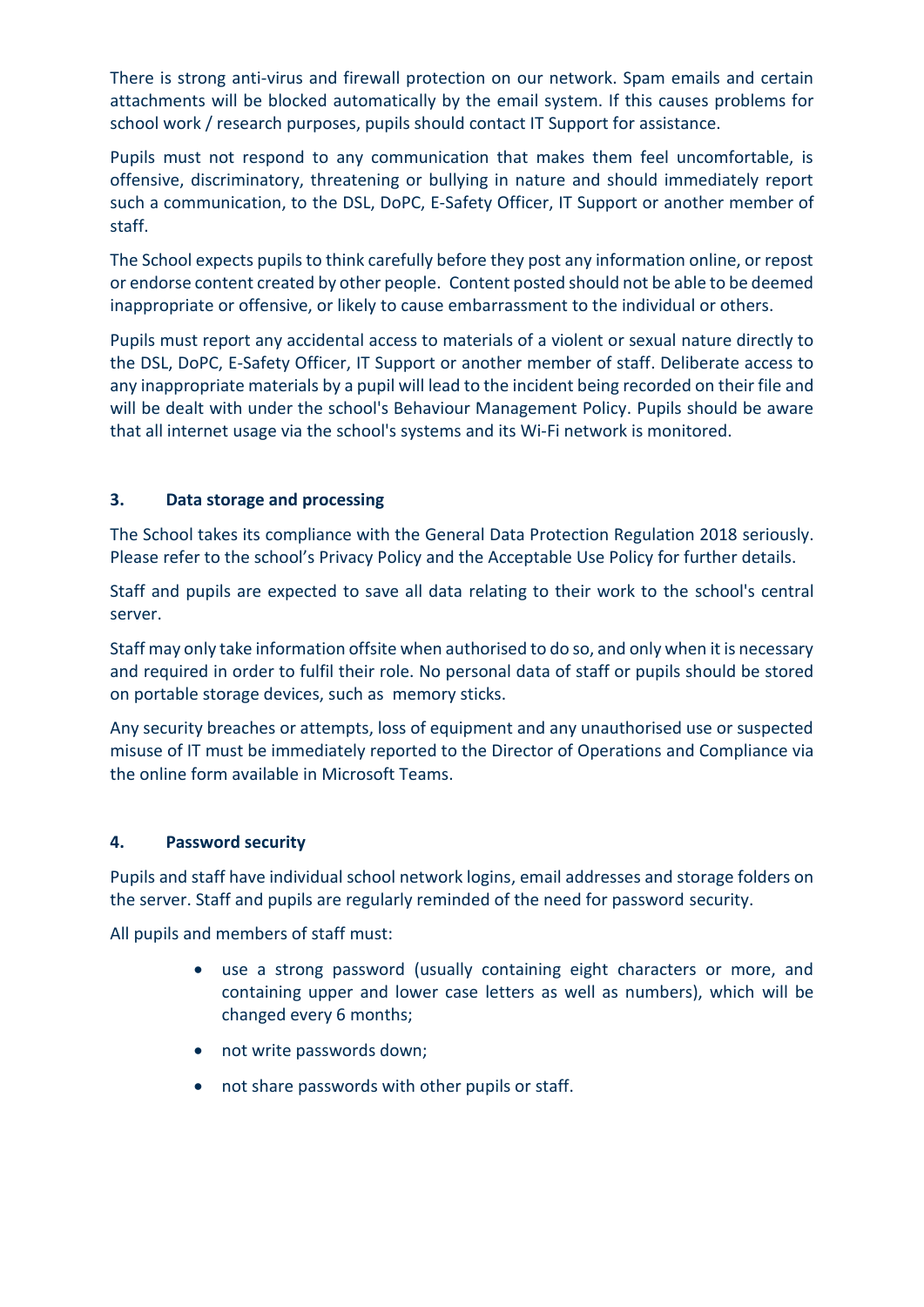#### **5. Safe use of digital and video images**

The development of digital imaging technologies has created significant benefits to learning, allowing staff and pupils instant use of images that they have recorded themselves or downloaded from the internet. However, staff, parents / carers and pupils need to be aware of the risks associated with publishing digital images on the internet. Such images may provide avenues for cyberbullying, stalking or grooming to take place. Digital images may remain available on the internet forever and may cause harm or embarrassment to individuals in the short or longer term.

When using digital images, staff should inform and educate pupils about the risks associated with the taking, use, sharing, publication and distribution of images. In particular, they should recognise the risks attached to publishing their own images on the internet (e.g. on social networking sites).

Parents / carers may not take videos and digital images of their children at school events, unless expressly permitted to do so in accordance with the Photographic Images of Children Policy. To respect everyone's privacy and in some cases protection, any images taken should not be published on blogs or social networking sites (etc.) without the permission of the people identifiable in them (or the permission of their parents), nor should parents comment on any activities involving other pupils in the digital / video images.

Staff and volunteers are allowed to take digital / video images to support educational aims, but must follow this policy, the Photographic Images of Children Policy and the Acceptable Use Policy concerning the sharing, distribution and publication of those images. Those images should, where possible, be taken on school equipment. If personal equipment is used, this should first be discussed with the DSL for permission; any images taken should be uploaded straight away on to the school network and deleted immediately from the personal device.

Care should be taken when taking digital / video images that pupils are appropriately dressed and are not participating in activities that might bring the individuals or the School into disrepute.

Pupils may only take, use, share, publish or distribute images of others if it is line with the Photographic Images of Children Policy.

Written permission from parents or carers will be obtained before photographs of students / pupils are published on the school website (see Parent Contract / Acceptable Use Policy for more information). The School Office will ensure staff are aware of whose photos may not be used.

Photographs published on the school website, or displayed elsewhere, that include pupils, will be selected carefully and will comply with good practice guidance on the use of such images. Pupils' full names will not be used anywhere on a website or blog, particularly in association with photographs.

#### **6. Misuse**

The School will not tolerate illegal activities or activities that are inappropriate in a school context, and will report illegal activity to the police and/or the Worcestershire LSCB (Local Safeguarding Children's Board). If the School discovers that a child or young person is at risk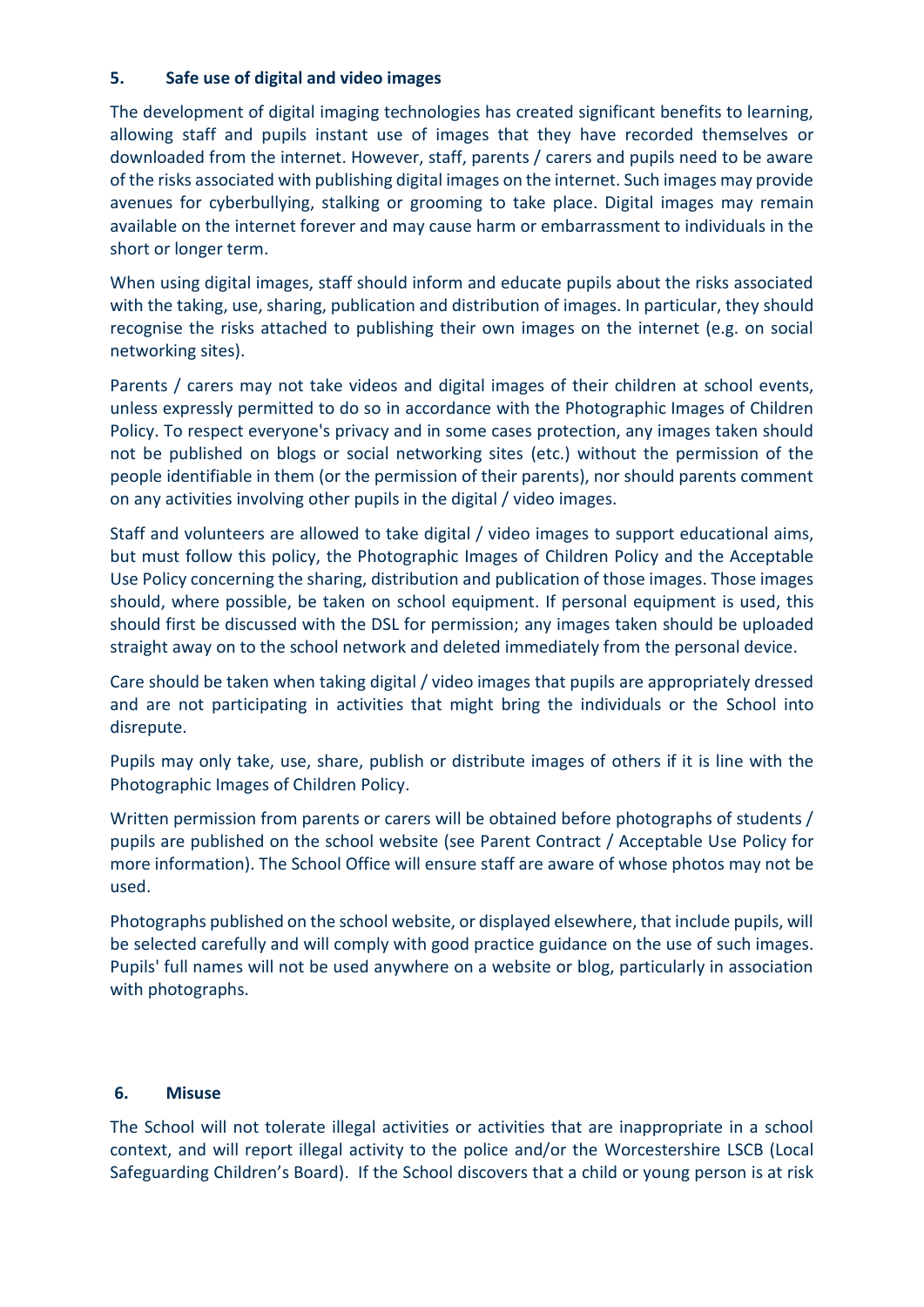as a consequence of online activity, it may seek assistance from the CEOP (Child Exploitation and Online Protection).

Incidents of misuse or suspected misuse must be dealt with by staff in accordance with the school's policies and procedures (in particular the Safeguarding Policy). Appendix 3 provides a flowchart for dealing with an e-safety process incident.

The School will impose a range of sanctions on any pupil who misuses technology to bully, harass or abuse another pupil in line with our Anti-Bullying Policy.

#### **7. Education and Training**

Details of the education and training requirements for staff, pupils and parents are outlined at Appendix 1.

#### **8. Complaints and Concerns**

As with all issues of safety at MSJ, if a member of staff, a pupil or a parent / carer has a complaint or concern, they should refer to the Complaints Policy for further information.

Incidents of or concerns around e-safety will be recorded using CPOMS and the Designated Safeguarding Lead will act in accordance with the school's Child Protection Policy.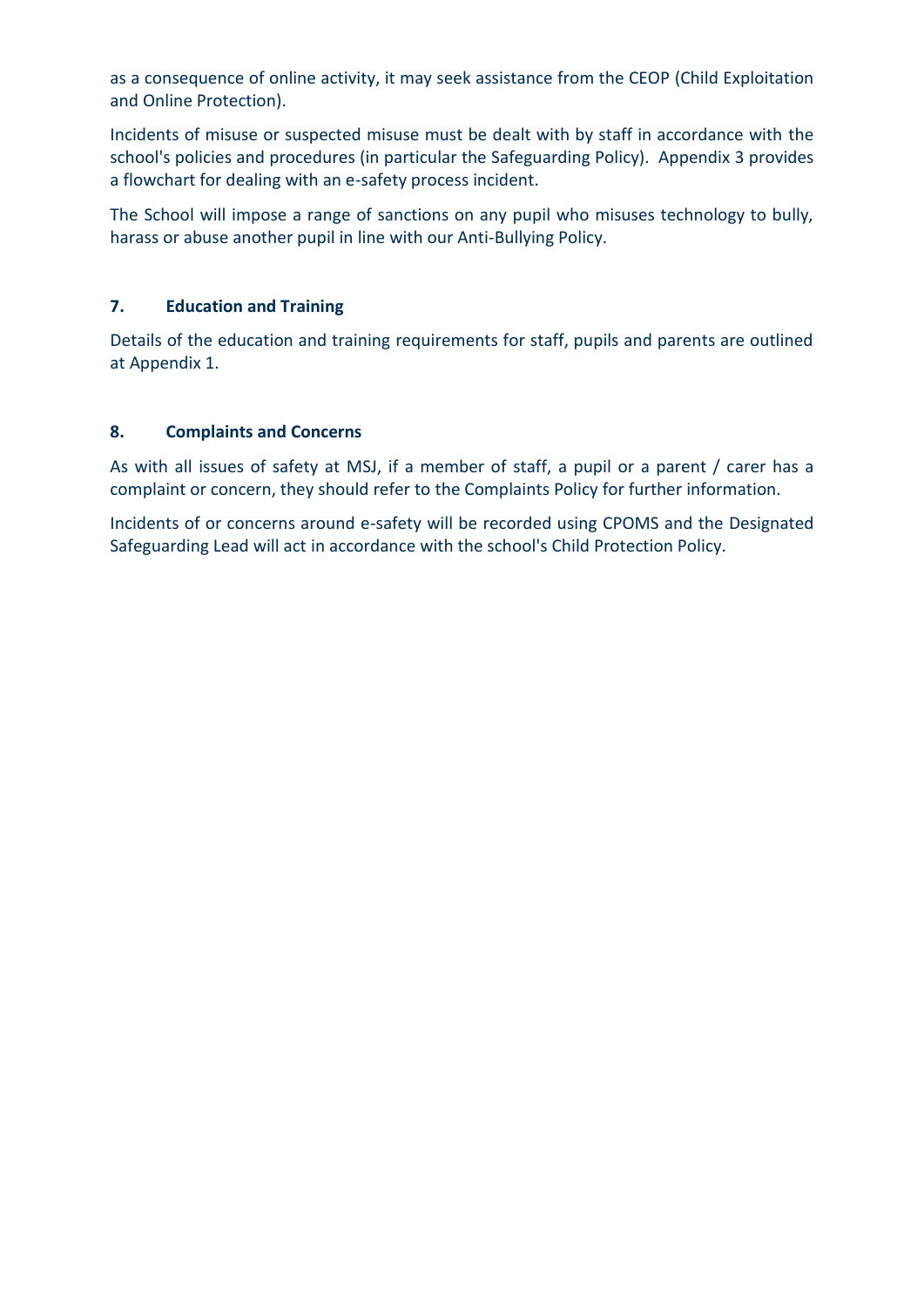#### **Appendix 1**

#### **Education and Training**

#### **1. Staff: Awareness and Training**

All new staff will receive information on the school's Safeguarding, E-Safety, including Acceptable Use and Digital Device policies as part of their induction and will be required to sign to confirm that they accept and understand the procedures therein.

All staff are to receive information and training on e-safety issues in the form of INSET training and internal meeting time. They are to be made aware of their individual responsibilities relating to the safeguarding of children within the context of e-safety. All supply staff must also receive information about e-safety as part of their safeguarding briefing on arrival at school.

All staff working with children are responsible for demonstrating, promoting and supporting safe behaviours in their classrooms and following school e-safety procedures. These behaviours are summarised in the Acceptable Use Policy which must be signed and returned before use of technologies in school. When children use school computers, staff should make sure children are fully aware of the agreement they are making to follow the school's IT guidelines.

Teaching staff are encouraged to incorporate e-safety activities and awareness within their subject areas and through a culture of talking about issues as they arise. They should know what to do in the event of misuse of technology by any member of the school community.

A record of concern must be completed by staff as soon as possible if any incident relating to e-safety occurs and be provided directly to the Designated Safeguarding Lead and Director of Pastoral Care on CPOMs

#### **2. Pupils: e-Safety in the curriculum**

IT and online resources are used increasingly across the curriculum. The School believes it is essential for e-safety guidance to be given to pupils on a regular and meaningful basis. We continually look for new opportunities to promote e-safety and regularly monitor and assess our pupils' understanding of it.

The School provides opportunities to teach about e-safety within a range of curriculum areas and IT lessons. Educating pupils on the dangers of technologies that may be encountered outside school will also be carried out via PSHEEC, by presentations in assemblies, as well as informally when opportunities arise.

Pupils are taught about their e-safety responsibilities and to look after their own online safety. In a graduated and age appropriate manner, the pupils are taught about recognising online sexual exploitation, stalking and grooming, the risks, and of their duty to report any such instances they or their peers come across. Pupils can report concerns to the E-Safety Officer, Designated Safeguarding Lead, the Director of Pastoral Care or any member of staff at the School.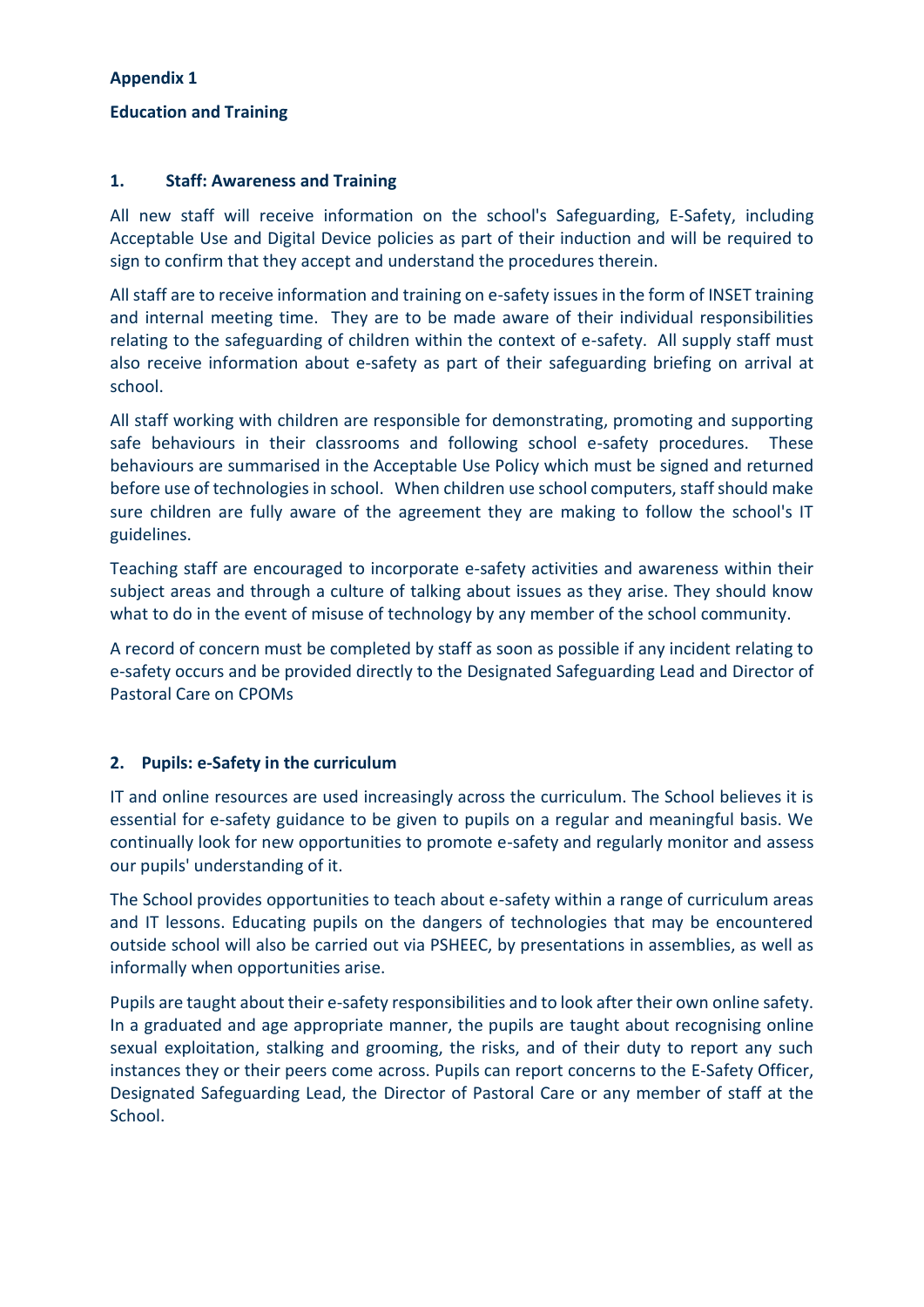In a graduated and age appropriate manner, the pupils are taught laws applicable to using the internet; such as data protection and intellectual property. Pupils are taught about respecting other people's information and images (etc.) through discussion and classroom activities.

Pupils should be aware of the impact of cyber-bullying and know how to seek help if they are affected by these issues (see also the school's Anti-Bullying Policy, which describes the preventative measures and the procedures that will be followed when the school discovers cases of bullying). Pupils should approach the Designated Safeguarding Lead, Director of Pastoral Care, the E-Safety Officer or another member of staff as well as parents and peersfor advice or help if they experience problems when using the internet and related technologies.

#### **3. Parents**

The School seeks to work closely with parents and guardians in promoting a culture of esafety. The School will always contact parents if it has any concerns about pupils' behaviour in this area and likewise it hopes that parents will feel able to share any concerns with the School.

The School recognises that not all parents and guardians may feel equipped to protect their daughter when they use digital devices at home. The School therefore arranges discussion evenings for parents about e-safety and the practical steps that parents can take to minimise the potential dangers to their daughters without curbing their natural enthusiasm and curiosity.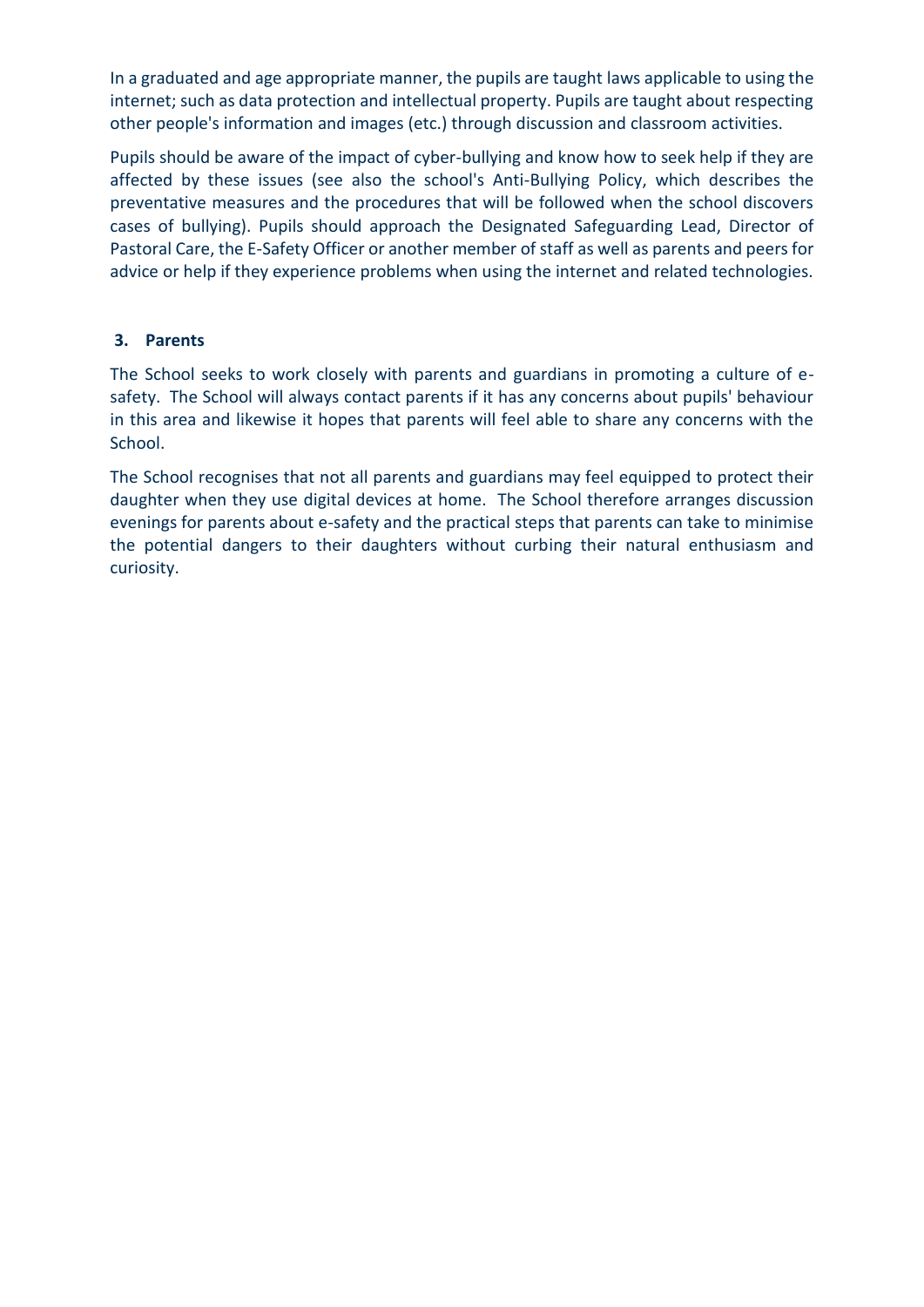#### **Appendix 2**

### **Acceptable Use of IT and the Internet for Pupils and Staff Policy**

This policy is the responsibility of the Deputy Head (DSL), Director of Operations and Director of Pastoral Care to review and update annually.

#### **Scope of this Policy**

This policy applies to all members of the school community, including staff, pupils, parents, and visitors. In this policy 'staff' includes teaching and non-teaching staff, governors, and regular volunteers.

It should be read in conjunction with the following policies:

Safeguarding (including Child Protection) Policy

Staff Behaviour and Code of Conduct

Anti-Bullying Policy

Photographic Images of Children Policy

Data Protection Policy

Whistleblowing Policy

Complaints Policy

Rewards and Sanctions Policy including Code of Conduct

Digital Device Policy

#### **Malvern St James Computer Network and the Internet**

The computer network is owned by Malvern St James and is made available to students to further their education and to Staff to facilitate their roles. It is to support and enhance learning and teaching as well as for carrying out the business of the School. Access to the Internet is provided through a filtered education provider for the safety of all users.

All members of the MSJ community must sign an Acceptable Use of IT and the Internet Agreement when they join MSJ and thereafter at the start of every academic year.

#### **Members of Staff**

All members of staff must sign an Agreement in terms of Appendix 3.

A reminder of the Acceptable Use Policy and an agreement request will appear on the staff member's screen once a term. The staff member will need to click "I Agree" before being able to continue accessing their account.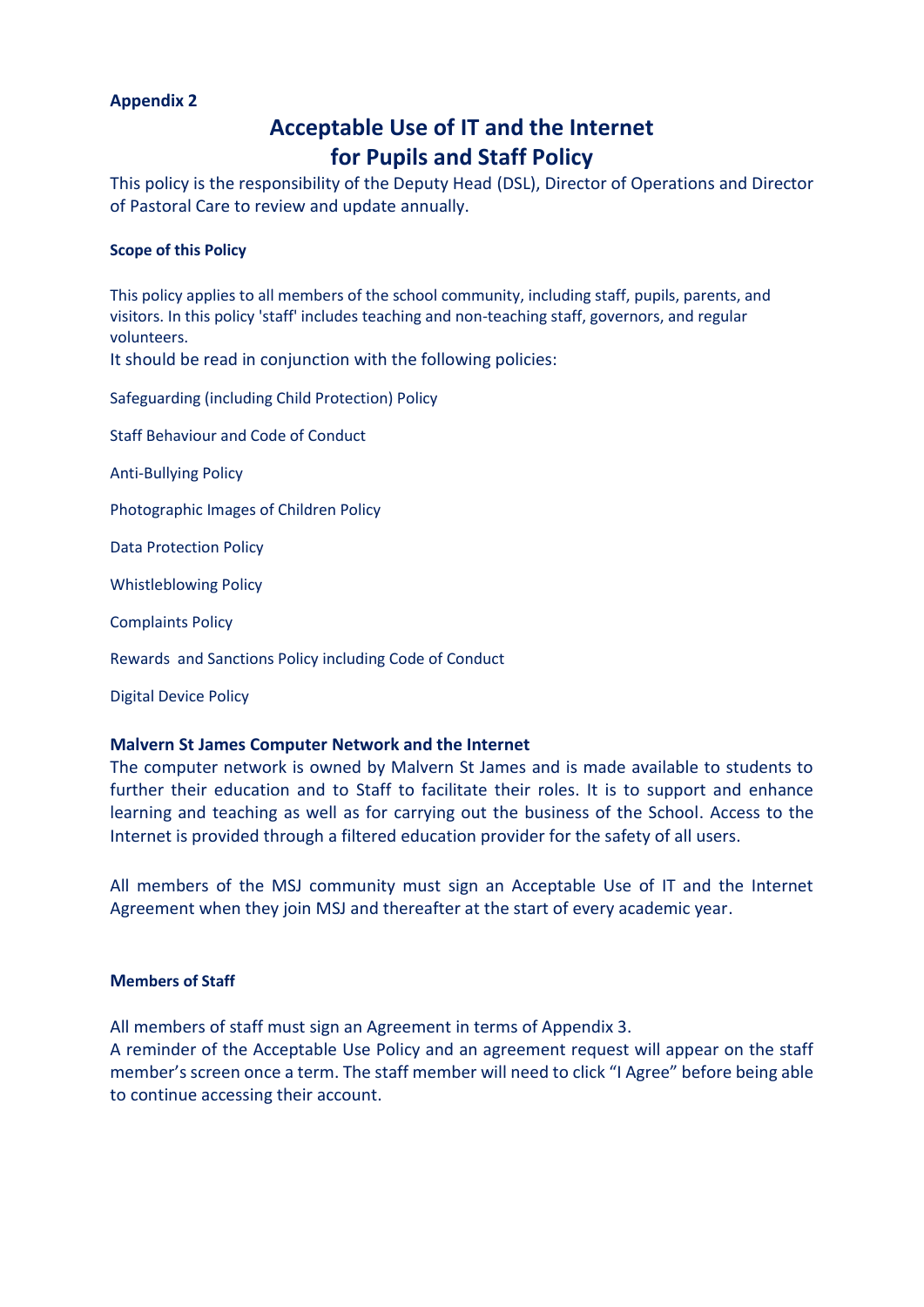

#### **Acceptable Use of IT and the Internet Agreement for Pupils in Years 3 – 13**

Any student wishing to use the Malvern St James Network and Internet access must agree to follow this Acceptable Use Policy. By signing this document, you are giving the School permission to monitor your usage of the School network, including emails.

The School reserves the right to examine or destroy any files that may be held on its computer system, including emails and to search and monitor any emails or Internet sites visited. Pupils requesting Malvern St James Network and Internet access should sign this copy of the Acceptable Use Policy and return it to MSJ Admissions.

Pupils must only use their own account. Login details must not be shared with others. This will be dealt with as an equally serious offence as using another person's account.

Parents / Guardians are requested to endorse their daughter's signature.

As a School user of the Internet, I agree to follow the School rules on its use.

- I will abide by the School Code of Conduct and the Digital Device policy regarding the use of internet enabled devices, such as smart phones and iPads.
- I will use the network in a responsible way and observe all the restrictions explained to me by the School.
- I give express consent for the monitoring and searching of my School account (my emails, internet usage and documents). My personal digital devices can be searched by a senior member of staff in my presence.
- I understand that breaking any of these rules may lead to stopping access to the Internet or computer network (or both). I also understand that misuse of technology, both inside and outside School, which affects the welfare of members of the School community or the reputation of the School will be subject to disciplinary procedures.
- I understand that the school owns the computer network and can set rules for its use. I understand it is a criminal offence to use a digital device or network for a purpose not permitted by the school
- I will not do, write or publish anything using my personal digital device, such as a smart phone and iPads, that I would not be prepared to show to my parents, the Headmistress or a future employer.
- I will choose usernames that are appropriate and consider carefully what personal information I give out about my life, experiences and relationships.
- I will not be obscene either in the words I use or the content I view. This includes material that is racist, violent or adult in nature.
- I will not store or access inappropriate or illegal material.
- I will not send or post electronic communications which are impolite, indecent, abusive, discriminatory, racist or in any way intended to make the recipient feel uncomfortable.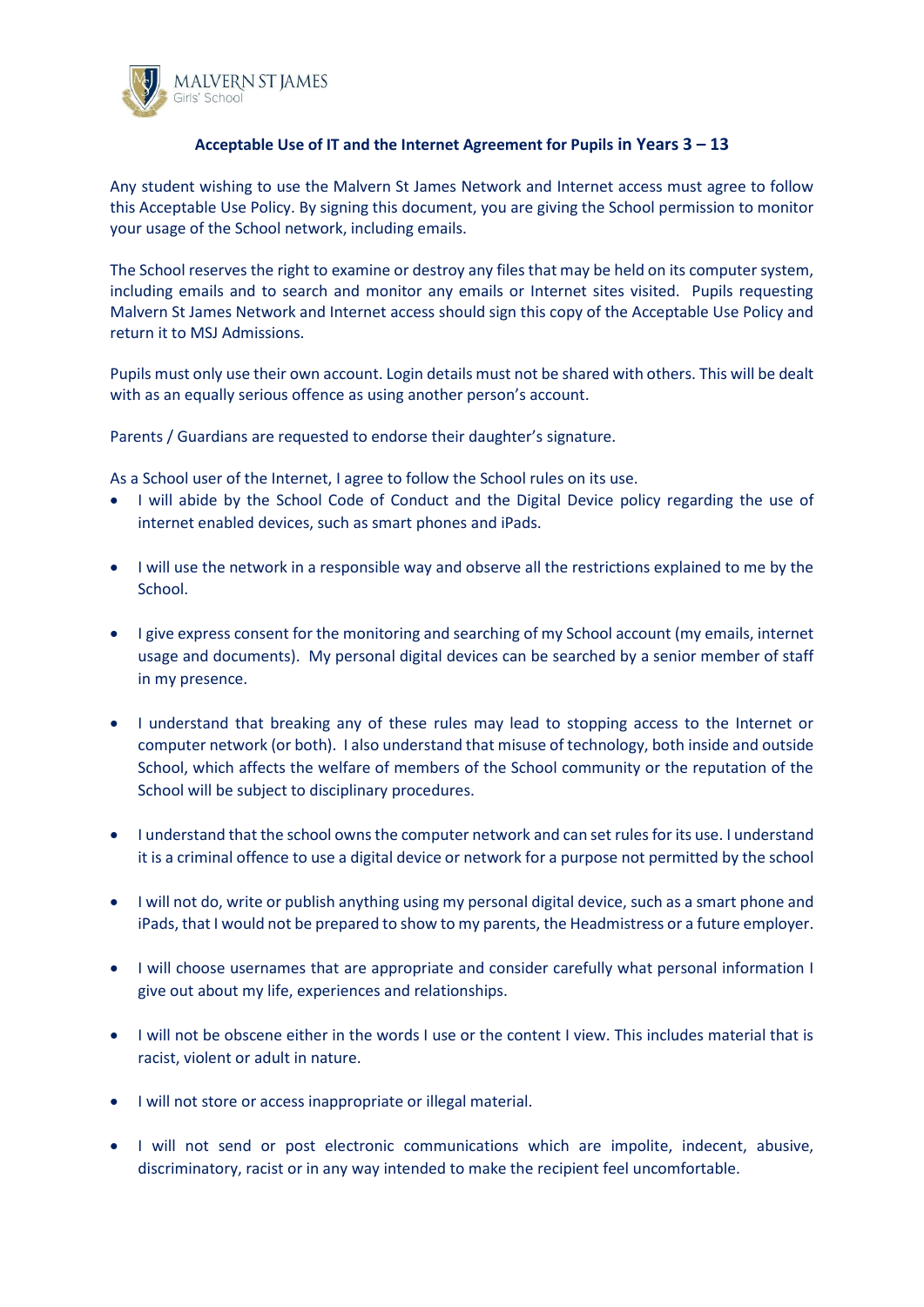- I will respect the laws of copyright and ensure that sources used are referenced
- I will not share content that puts me, or anyone else at risk in any way, this includes revealing passwords, personal details, photos or my location and will tell an adult should someone ask me for these details.
- I will not take or distribute any images, video or audio recordings of any staff or pupils without their consent.
- I will not upload or distribute electronically any image, video or audio content relating to the School or a Staff Member of the school community without permission from the Headmistress
- I will never use my device to bully, physically threaten or upset anyone and will report any instances of bullying that I know about.
- I will report all instances of bullying on social media affecting any girl at MSJ and I will recognise, even if I am not directly responsible for it, I have a duty to report it as I would be guilty by association.
- I understand that inappropriate use of internet (including during holidays) may lead to disciplinary action according to the Rewards and Sanctions policy.
- I will use my digital device as directed by my teachers and will do nothing to bring the school into disrepute.
- I will not send anonymous messages or chain mail.
- I will not attempt to circumvent the schools filtering in any way.
- I will not access or attempt to access unauthorised areas of the school network or any other computer network. This includes logging on to another user's account.
- Torrenting, peer-to-peer networks or illegal file sharing are not permitted.
- I will acknowledge and adhere to the E-Safety rules
- I understand that the school can check my computer files, emails and monitor the internet sites I visit.

| Name of girl: |  |  |  |
|---------------|--|--|--|
|               |  |  |  |

Girl's Signature: etc. All the state of the Date:

As the parent / guardian of the above-named pupil, I grant permission for my child to use electronic mail and the Internet in School. I understand that my daughter will be held accountable for her own actions.

| Name of Parent / Guardian:   |       |
|------------------------------|-------|
| Parent/Guardian's signature: | Date: |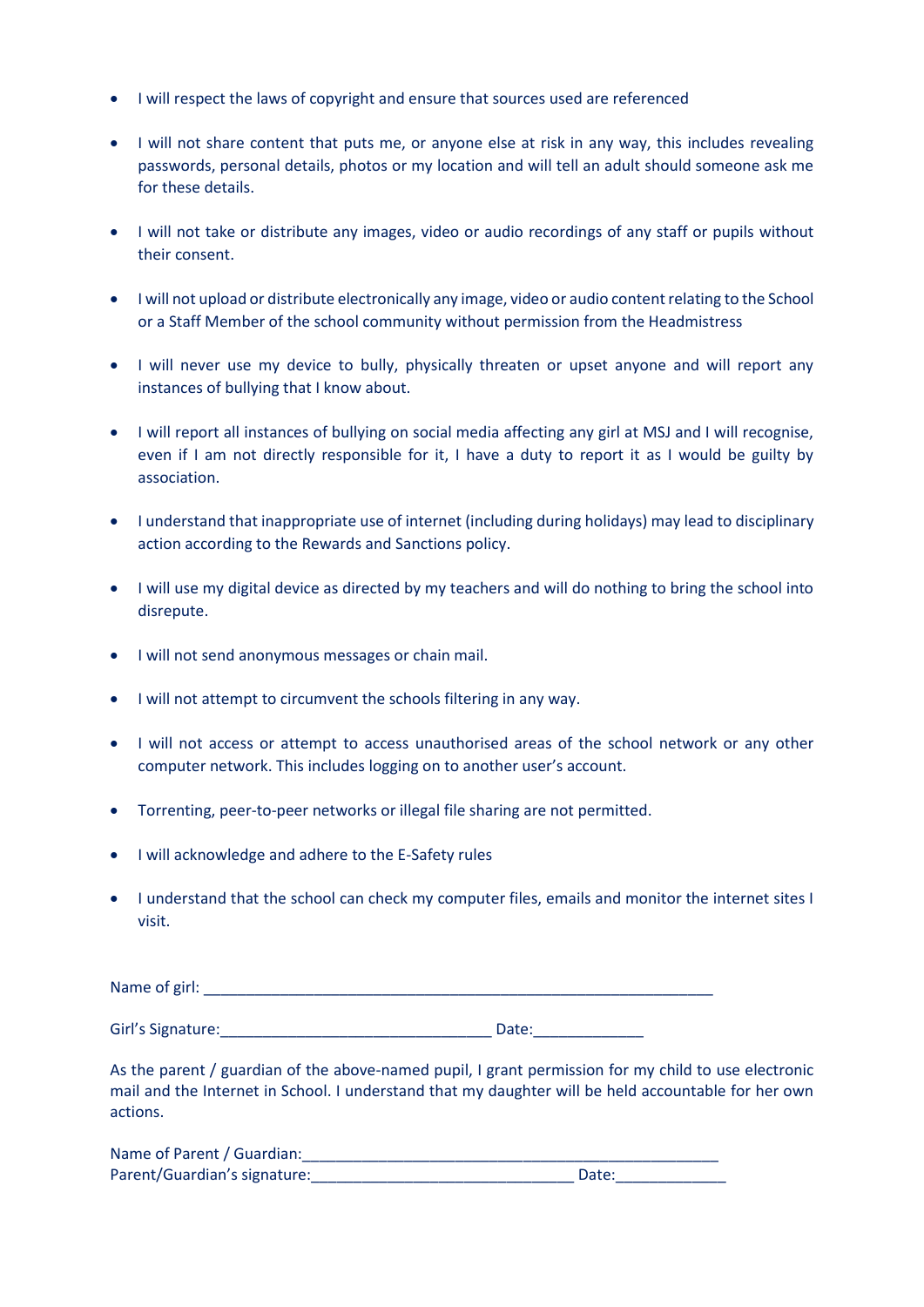

#### **Acceptable Use of IT and the Internet Agreement for Pupils in EYFS and Years 1 & 2**

Any student wishing to use the Malvern St James Network and Internet access must agree to follow this Acceptable Use Policy.

By signing this document, you are giving the School permission to monitor your daughter's usage of the School network, including emails.

The School reserves the right to examine or destroy any files that may be held on its computer system, including emails and to search and monitor any emails or Internet sites visited.

To ensure that all pupils understand the requirements of the Acceptable Use Policy regular time is allocated to the teaching of e-safety, including a dedicated lesson at the beginning of every term. In an age appropriate manner, all pupils are taught how to follow the Acceptable User Rules. They are reminded of the importance of keeping themselves safe on the Internet; how to follow the Internet Safety Rules; how to behave on the Internet and what to do when asked for personal information. Girls are also made aware that should they choose to break the Acceptable Use rules they will be subject to age appropriate disciplinary procedures.

In Pre-Prep, Parents / Guardians are requested to sign the Acceptable Use Policy on behalf of their daughter.

Girl's Full Name: The Contract of the Contract of the Contract of the Contract of the Contract of the Contract of the Contract of the Contract of the Contract of the Contract of the Contract of the Contract of the Contract

Year Group:

Your daughter will be expected to adhere to the following:

\*I will use the network in a responsible way and observe all the restrictions explained to me by the School.

\*I give express consent for the monitoring and searching of my School account (my emails, internet usage and documents). My internet-enabled and/or communication devices can be searched by a senior member of staff in my presence.

\*I understand that breaking any of these rules may lead to stopping access to the Internet or computer network (or both). I also understand that misuse of technology, both inside and outside School, which affects the welfare of members of the School community or the reputation of the School will be subject to disciplinary procedures.

As the parent / guardian of the above-named pupil, I grant permission for my child to use electronic mail and the Internet in School. I understand that my daughter will be held accountable for her own actions.

Name of Parent / Guardian:

Parent / Guardian's signature:

Date: \_\_\_\_\_\_\_\_\_\_\_\_\_\_\_\_\_\_\_\_\_\_\_\_\_\_\_\_\_\_\_\_\_\_\_\_\_\_\_\_\_\_\_\_\_\_\_\_\_\_\_\_\_\_\_\_\_\_\_\_\_\_\_\_\_\_\_\_

*Please sign this document and return it to MSJ Admissions, admissions@malvernstjames.co.uk (new girls) or MSJ Communications, communications@malvernstjames.co.uk (current girls).*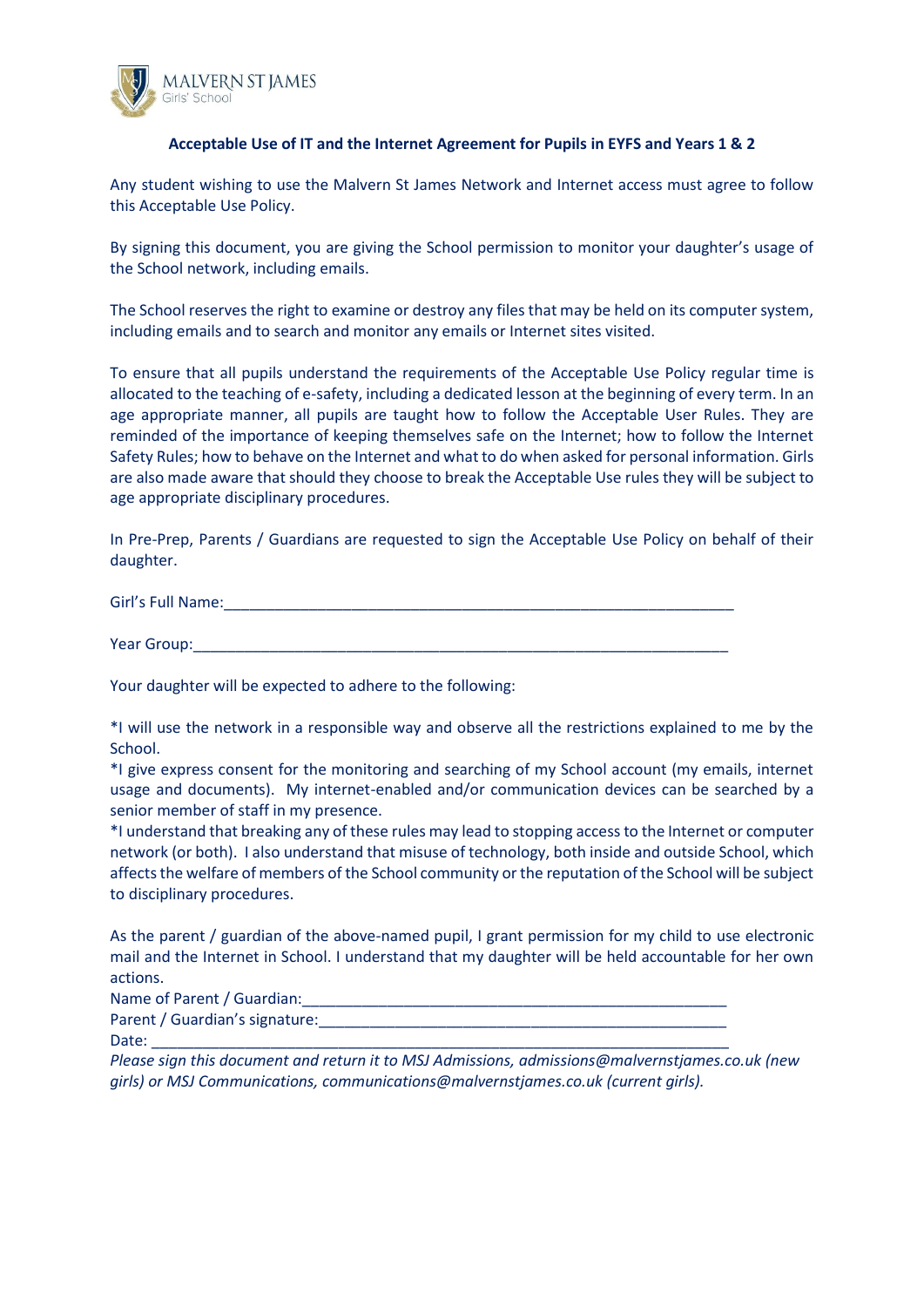

#### **Acceptable Use of IT and the Internet Agreement for Staff**

Any member of staff wishing to use the Malvern St James Network and Internet access must agree to follow this Acceptable Use Policy. By signing this document, you are giving the School permission to monitor your usage of the School network, including emails.

The School reserves the right to examine or destroy any files that may be held on its computer system, including emails and to search and monitor any emails or Internet sites visited. Staff requesting Malvern St James Network and Internet access should sign this copy of the Acceptable Use Policy and return it to the Director of Operations

Staff must access the computer network only via their own account and password, which must not be available to any other person. Passwords should be strong and all users will be prompted to change these regularly.

Staff are responsible for the content of the emails they send. Emails must be formal and appropriate. Emails and messages sent to other forums accessed via the School network are School property and will be monitored. Posting anonymous messages and forwarding chain letters is forbidden.

If any pupil or member of staff is personally insulted, abused, libelled or bullied through the Internet or School network, this must immediately be reported to the Headmistress. Any abuse of the Internet or electronic device technology inside or outside School, which has a significant impact on School life, will also come under this Policy.

All activities that threaten the integrity of the School ICT systems or attack or corrupt other systems are forbidden. These include hacking, deliberate spreading of viruses, manipulating and deleting files other than their own and creating macros to the same end. Staff must respect the copyright of materials found on the Internet.

Staff must also respect the right of others to privacy and confidentiality.

Staff must not use their mobile devices in the Pre-Prep( EYFS) Department.

Staff must not (both during and following the termination of their employment) when using the internet or any social networking site:

- post or publish any derogatory reference to the School, colleagues, parents or pupils;
- use commentary deemed to be defamatory, obscene, proprietary or libellous;
- discuss pupils or colleagues negatively or criticise the School or its staff; or
- misuse or inappropriately alter any text (written or audio), images or video clips featuring members of the School community.

Staff must also respect the right of others to privacy and confidentiality. Text, images or clips of the School or members of the School staff can only be uploaded on School accounts on official School business in an appropriate manner and for no other purpose. Text, images or clips of pupils must not be uploaded to any internet site or distributed electronically without permission from the individual or their parent. This applies to both the School network and personal network. Please refer to the Photographic Images policy.

Staff must not attempt to avoid the filtering system in any way to gain access to restricted Internet sites. Staff must never use any network to access or spread inappropriate materials such as radicalising, pornographic, racist, sexually harassing or offensive text and images. They must never use School access to the Internet to pursue personal gain including online auctions, gambling, own political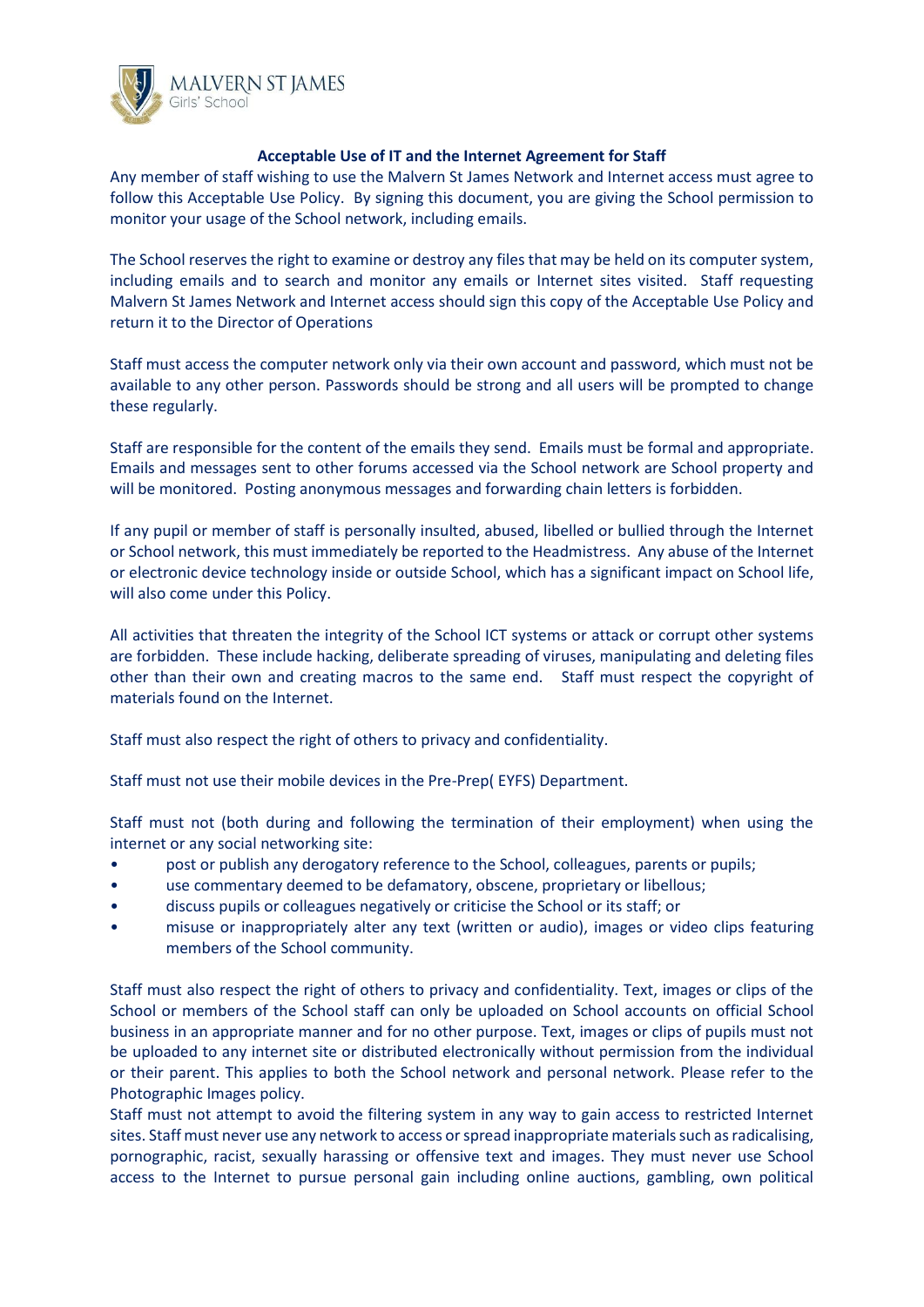purposes/activism or advertising. Staff must immediately report to the Deputy Head, Director of Pastoral Care or E-safety Officer if they encounter undesirable material during any kind of communication on the Internet or computer network. Staff must not store inappropriate or illegal material.

The Acceptable Use Policy also applies to staff who use their own laptops or any other Internetenabled device. All devices must be password protected as a minimum and where possible encrypted. In addition, all laptops must have anti-virus software. It is the responsibility of each member of staff to keep this up to date and to ensure that all updates are installed. Laptops without anti-virus software will not be configured to access the network or Internet.

Misuse of technology, both inside and outside of school, which affects the welfare of members of the school community or the reputation of the school will be subject to disciplinary procedures.

Staff must be aware that all files and emails sent or received on school systems are closed and the contents deleted within 3 months of them leaving the school. It is the responsibility of each account user to ensure that important information is retained in the right place or, where applicable, provided to the right colleague.

#### **As a School user of the Internet, I agree to follow the School rules on its use:**

- **•** I will use the network in a responsible way and observe all the restrictions explained to me above
- I give express consent for the monitoring and searching of my School account (my emails, internet usage and documents).
- I understand that breaking any of these rules may lead to stopping access to the Internet or computer network (or both). I also understand that misuse of technology, both inside and outside School, which affects the welfare of members of the School community or the reputation of the School will be subject to disciplinary procedures.

| <b>Staff Full Name:</b> |  |  |
|-------------------------|--|--|
| Department:             |  |  |
| Staff Signature:        |  |  |

| Date: |  |  |  |  |  |  |  |
|-------|--|--|--|--|--|--|--|
|       |  |  |  |  |  |  |  |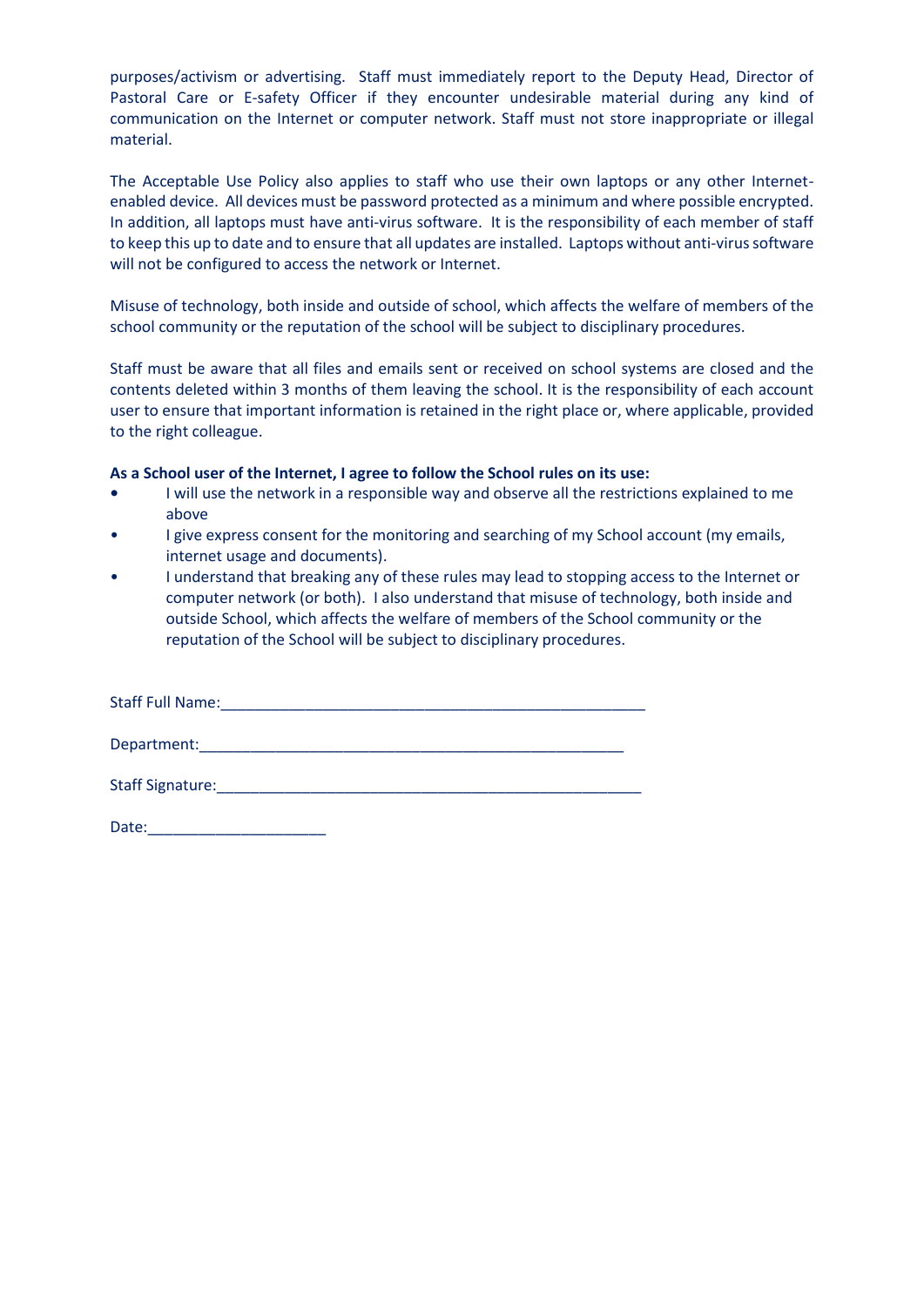

#### **Guidance on Responding to E-Safety Incidents of Misuse**

South West Grid for Learning Trust Ltd, Website www.swgfl.org.uk © All rights reserved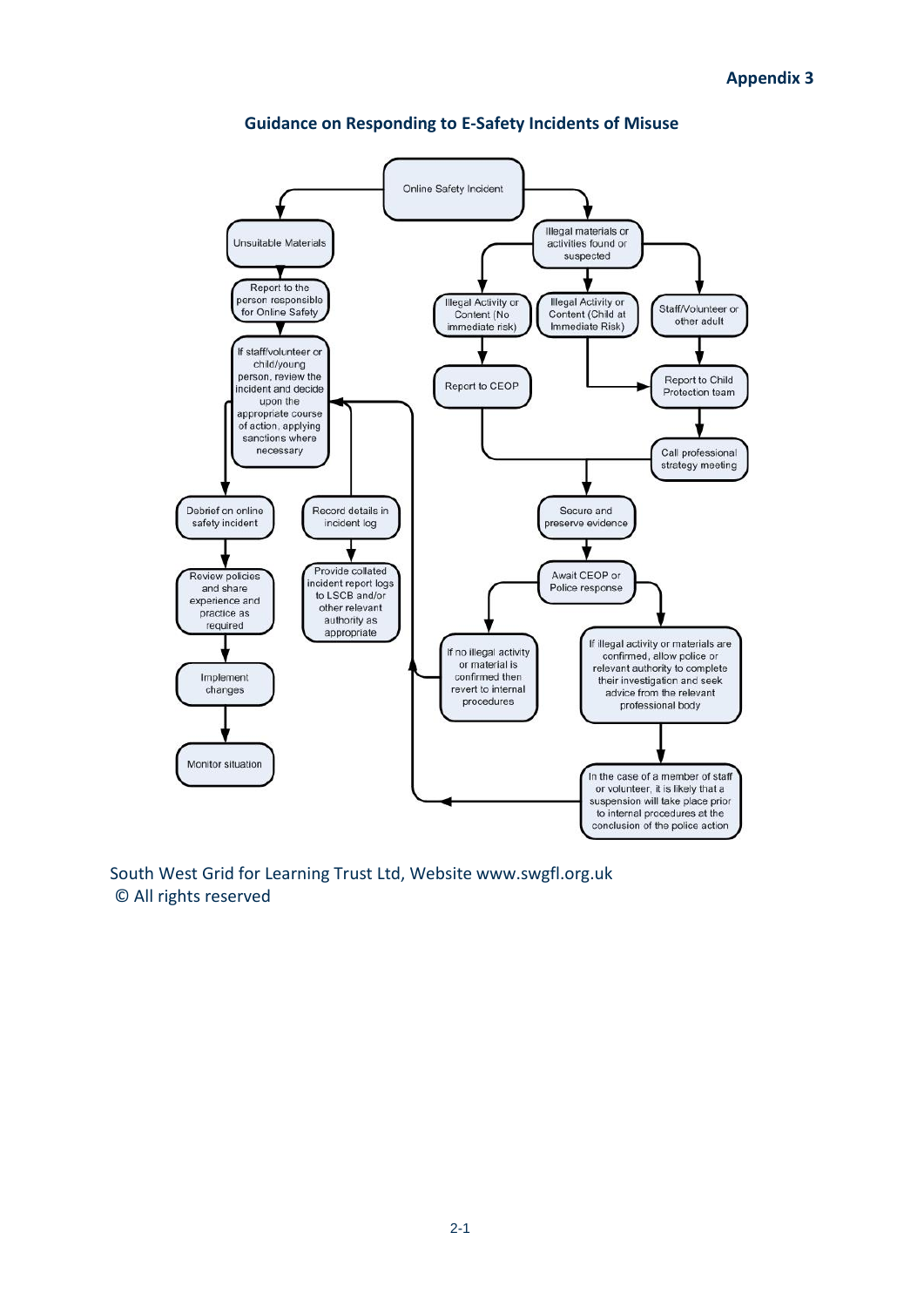# **Digital Do's & Don'ts**

The MSJ AUP in plain English

All members of the MSJ Community must:

Behave appropriately online when using MSJ

24 x 7 x 365 At ALL times

School Network or personal data

Have STRONG passwords!

Only use their own username & password

Personal devices will be secure (2 level authentication)

& have up-to-date anti-virus software installed

Emails will be respectful & appropriate

NO chain letters permitted

Get permission for all PHOTOs, VIDEOs & AUDIO

Recordings made on school property or on a school

trip from staff member

or trip leader

Get permission before SHARING or UPLOADING any TEXT, IMAGE or AUDIO Recording of the MSJ (includes property & uniform) or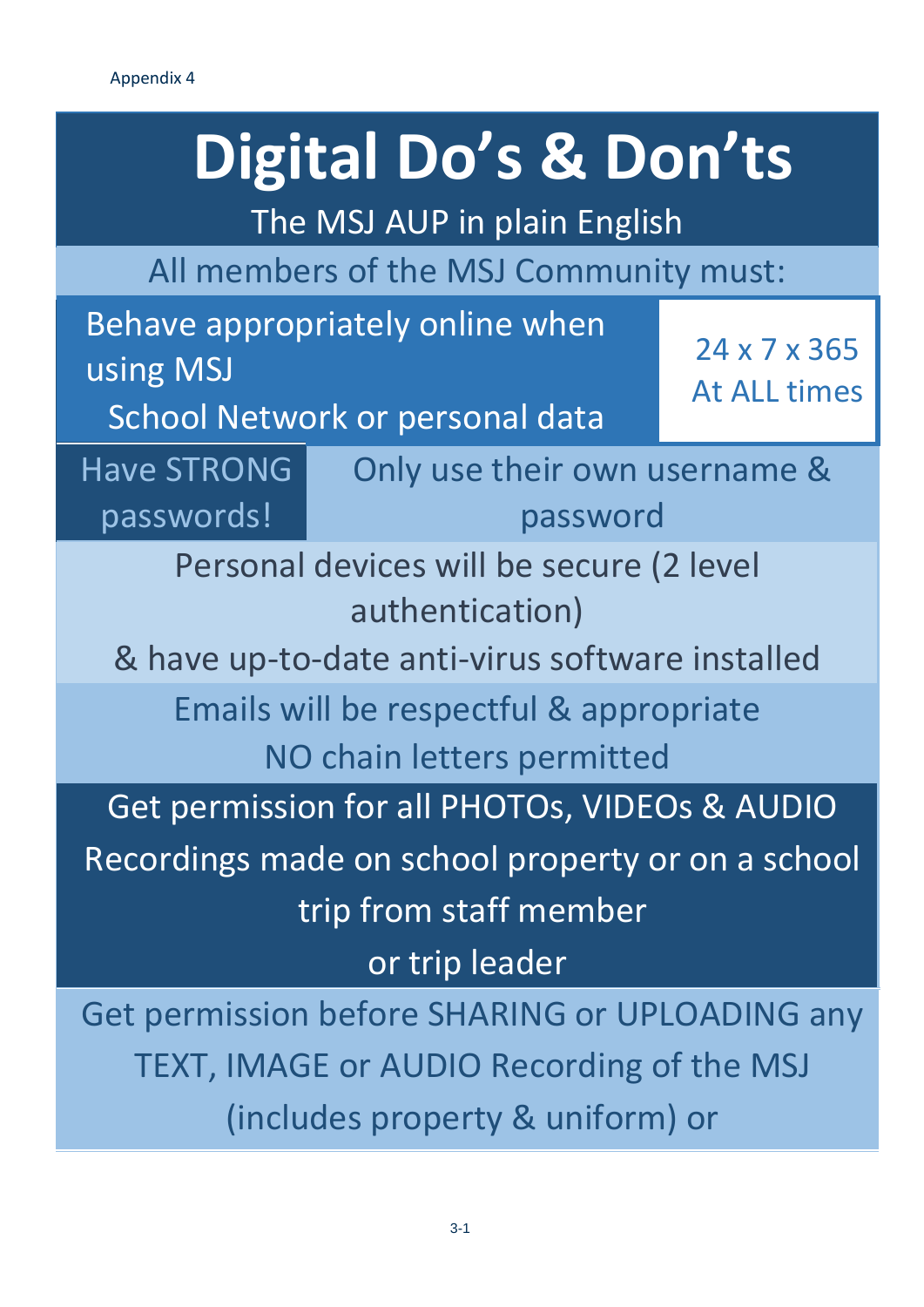# member of staff from the HEADMISTRESS

Get permission before SHARING or UPLOADING any material involving another MSJ pupil at ALL times & ALL places

NEVER use a VPN to access blocked areas of the MSJ Network

Only access AGE APPROPRIATE apps and sites ALWAYS be KIND & RESPECTFUL Never Cyberbully

Never access or store INAPPROPRIATE Material (texts, images, files, recordings etc), this includes extremist views, sexually explicit, upsetting (violent and graphic) or offensive material.

ALLOW a member of senior staff to check personal devices in event of misuse of technology

NEVER bring MSJ into disrepute